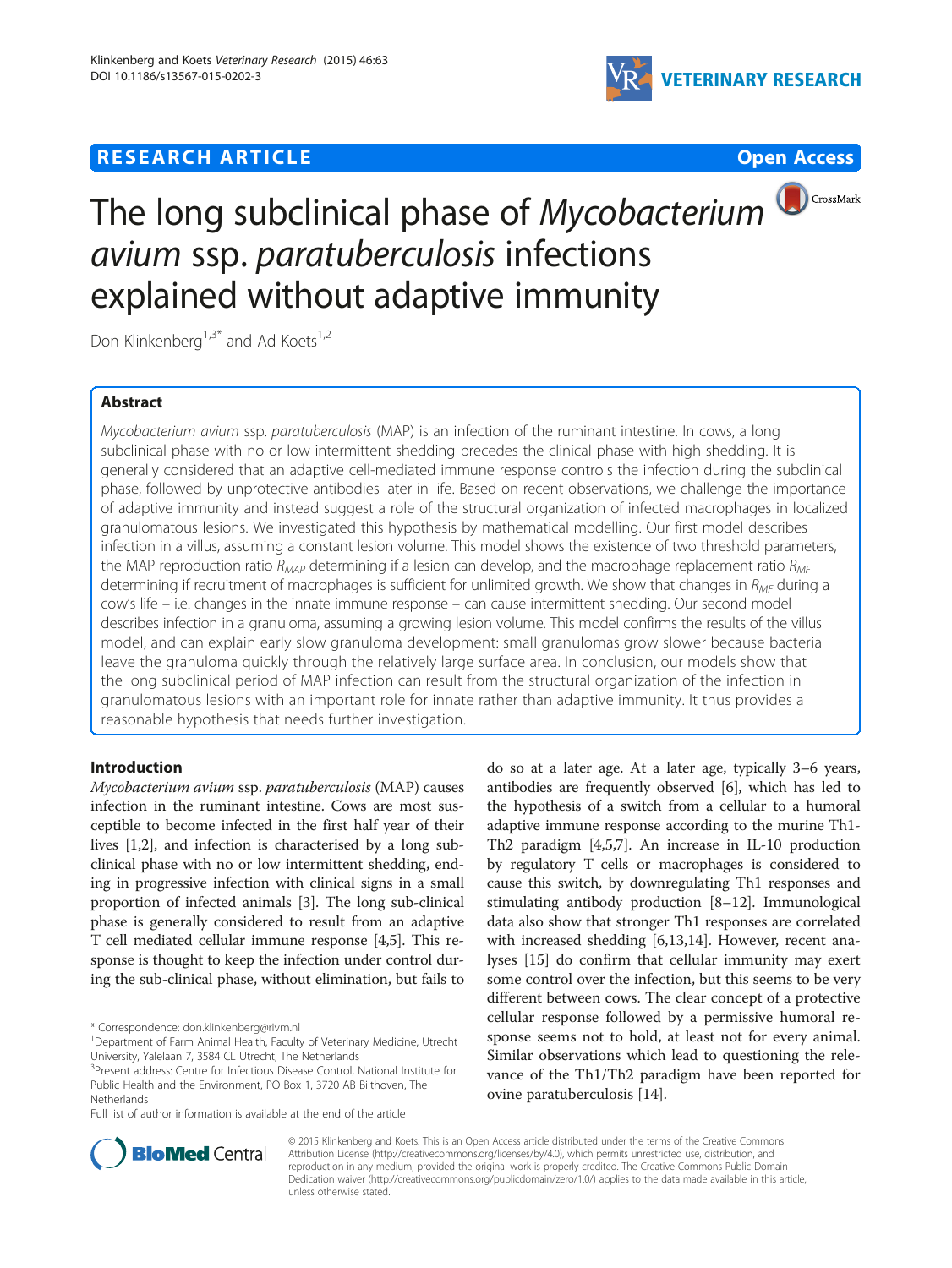A problem of the observations leading to the immune switch hypothesis as described above, is that of causality: histological studies are based on observations on a single point in time, whereas longitudinal observations (immune responses and shedding) are measured on the level of the animal in blood and faeces. The actual infection process of MAP, however, is highly localised with granulomas developing within lymph nodes and the villi of the small intestine [\[16\]](#page-9-0). By granuloma in this article we mean simply a localized aggregate of infected and uninfected macrophages, and not per se a traditional granuloma which would be macrophages surrounded by a ring of lymphocytes, and with fibrosis and a central necrotic region. Each granuloma (or lesion) consists of uninfected macrophages and infected macrophages that have structural and intracellular characteristics specific to the granuloma environment. Sometimes these lesions are focal or multi-focal, i.e. small and well-structured with low quantities of MAP, sometimes they are diffuse, i.e. larger with many infected macrophages and higher quantities of MAP [[16,17\]](#page-9-0). In contrast to tuberculosis, relatively few lymphocytes are present in these lesions (compare [\[6](#page-8-0)[,17\]](#page-9-0) with [[18](#page-9-0)]). When comparing CD4+ T cell counts after immunohistological staining of lesional and non-lesional ileum and jejunum from latent-phase and uninfected control cows, no significant differences are observed. In cows showing clinical signs, the number of CD4+ T cells is even lower compared to the control and latent-phase cows [\[6\]](#page-8-0). In a study in which CD4+ T cells were depleted in infected calves using monoclonal antibodies, no effect on the course of the disease was observed despite documented T cell depletion [[19](#page-9-0)]. Finally, T cell immunosuppressive treatment of latent-phase MAP-infected cows does not accelerate disease progression due to MAP, where it does result in BHV1 reactivation and an increase in shedding of worm eggs and oocysts [\[20\]](#page-9-0). Of course, adaptive immune responses – predominantly developed in the gut draining lymph nodes – may well be able to deal with infected macrophages as such, but apparently this does not lead to a clear correlation with shedding. This lack of control of shedding may result from a lack of local accumulation in intestinal tissue or from MAP actively counteracting T cell attraction [[21](#page-9-0)] and antigen presentation [[22,23](#page-9-0)].

This leads to the following research question: can the dynamics of the localised granulomatous lesion itself explain the typical long latent period of a MAP infection, independent of the associated adaptive immune response? The spatial characteristics of the localised structure may limit the opportunity of MAP to infect new macrophages upon release from infected cells, especially if there is no inflammatory reaction attracting monocytes to the lesion as MAP intracellular infection prevents generation of inflammatory signals by infected macrophages [\[21\]](#page-9-0). Of course, it is necessary that dynamics of individual lesions

is to some extent synchronized throughout the intestine to explain excretion dynamics, but that is not unlikely: first, many local infections start at about the same age, within a time window of several months during the first half year of life; and second, even if the infection process occurs localized, parameters governing this process may well be controlled on the level of the animal as a whole, e.g. hormonal changes during pregnancy and calving [[24](#page-9-0)–[26\]](#page-9-0).

A useful method to study questions as the above, by identifying the consequences of a hypothesis to make testable predictions, is mathematical modelling [\[27](#page-9-0)]. Although there are many modelling studies of MAP epidemiology and transmission (e.g. [\[28,29\]](#page-9-0)), there is only one withinhost model, which focused on the role of adaptive immunity [\[30\]](#page-9-0). Most models of within-host tuberculosis (TB) [[31](#page-9-0)–[34\]](#page-9-0) were also used to study the role of adaptive immunity, which is exactly what we want to leave out for our question. Another problem of these models is their detail in including various immune cells and cytokines, which was possible because of the availability of much quantitative TB data, whereas MAP data are much scarcer. A notable exception is a model of Gammack et al. [\[35\]](#page-9-0), who used a relatively simple spatial granuloma model to predict conditions for controlled and uncontrolled granuloma growth. However, that model did not address the long subclinical phase of infection.

In this paper we construct two models to explore the possibility of a long subclinical phase for MAP infection as a result of the spatial characteristics of localised granulomatous infection, in the absence of a local adaptive immune response. Both models are based on the same simple description of the local infection process, but each with a different assumption on how the infection occupies space within a villus. First, in the *villus model* it is assumed that the infection is present in the whole villus and that the local density of macrophages and bacteria changes during the course of the infection, but not the size of the lesion. Second, in the granuloma model it is assumed that the macrophages clump together, forming a granuloma, and that the number of macrophages and bacteria changes during the course of the infection, but not the local density of macrophages inside the lesion. With both models, we identify conditions under which a long subclinical phase could arise independently of an adaptive immune response acting on the lesion, which we then address in the discussion.

## Materials and methods

#### The model for MAP dynamics in a villus

We first describe the model for local MAP dynamics in a single villus (*villus model*), which is adjusted to describe the dynamics in a granuloma (*granuloma model*) in the next section (Figure [1](#page-2-0)). In the villus model, the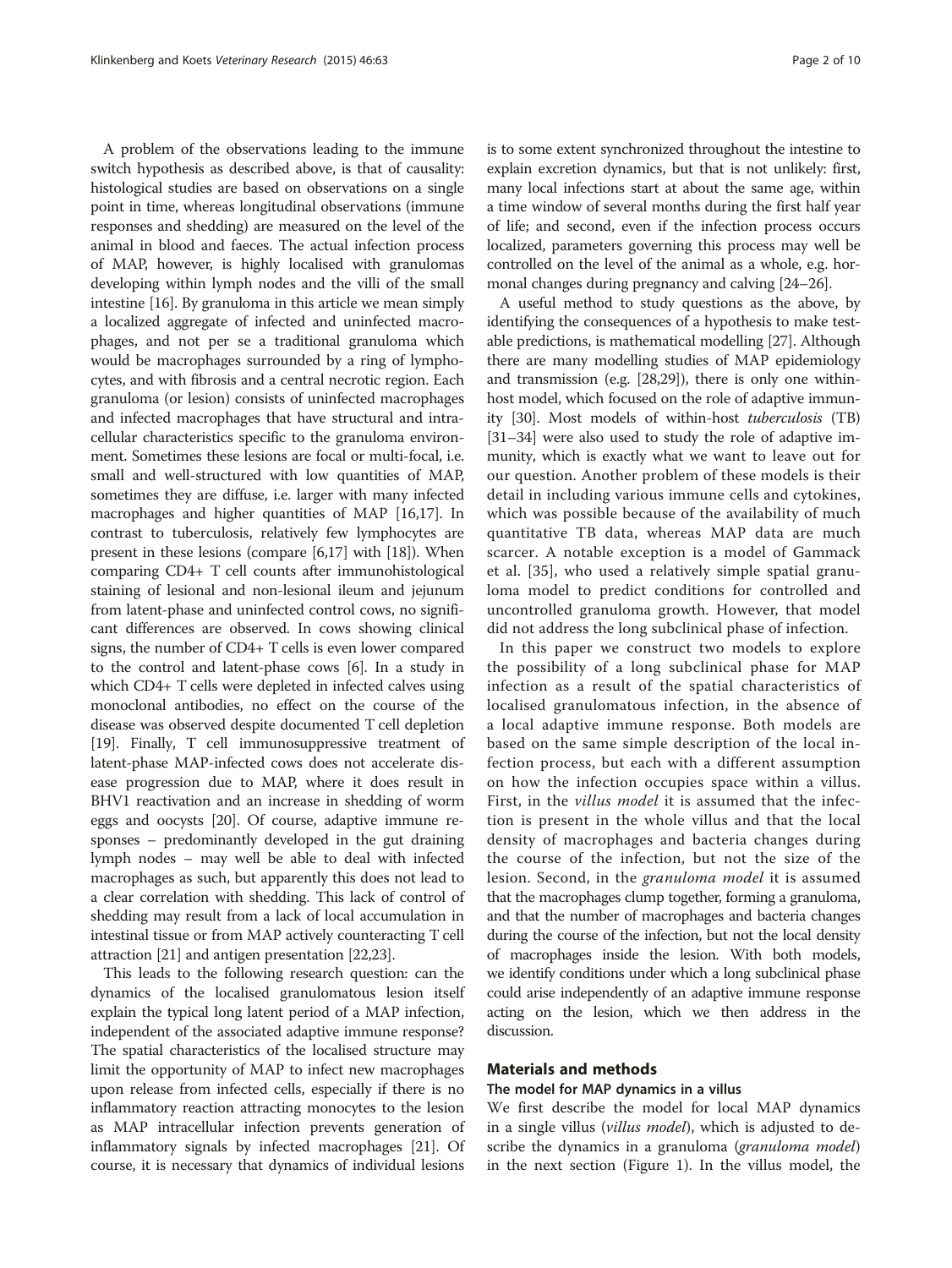<span id="page-2-0"></span>

volume is kept constant so that the numbers of cells in the lesion are proportional to their concentrations. The full villus model (Figure 1A) describes the dynamics of three populations of cells: uninfected macrophages  $M_{\mu\nu}$  infected macrophages  $M_i$  and free bacteria B, all expressed in numbers per lesion. In addition, the model keeps track of the amount of monocyte-attracting cytokines C, such as IL-1 and chemokine CCL2, in arbitrary units in the lesion. T cell related cytokines were not included into the model because of our focus on the role of macrophages, but their action could be interpreted through individual model parameters, e.g. the bacterial killing rate:

$$
M_u' = i - dM_u + aC - cBM_u
$$
  
\n
$$
M_i' = cBM_u - bM_i
$$
  
\n
$$
B' = bQM_i - eB
$$
  
\n
$$
C' = rM_i - mC
$$
\n(1)

Because the volume is kept constant, all densitydependent processes occur at rates proportional to the numbers of cells (or amount of cytokines). Independently of infection, uninfected macrophages enter the site at rate  $i$  (number of cells per day) and leave at rate  $d$  (per cell per day). The presence of cytokines attracts new monocytes to the site at rate  $a$  per unit  $C$  per day, which become additional uninfected macrophages. Uninfected macrophages are infected by free bacteria, at rate  $c$  per bacterium per day. Infected macrophages do not leave the site; MAP multiplies inside the macrophages until they burst and release the bacteria. Bursting occurs at rate  $b$  per day. Bursting results in the release of Q free bacteria. These free bacteria decrease in number by infecting new macrophages, by being killed by uninfected macrophages, and by release into the gut. We assume that reduction of free bacteria by infection of new macrophages is negligible compared to killing and release, that all processes together occur at rate e per day. Finally, cytokines C are produced by infected macrophages at rate  $r$  and leave the site by diffusion at rate m.

In order to reduce the model dimension, we take a quasi-steady state assumption because the rates at which the free bacteria and cytokines are removed from the villus (e and  $m$ , order of hours) are much higher than the turnover rates of macrophages ( $d$  and  $b$ , order of weeks [R49-51]). Thus, by assuming that  $B' = 0$  and  $C' = 0$ , we can work with only the equations for  $M_u$  and  $M_i$ , in which  $B = bQM_i/e$  and  $C = rM_i/m$ :

$$
M_{u}^{\prime} = i - dM_{u} + arM_{i}/m - cbQM_{i}M_{u}/e
$$
  

$$
M_{i}^{\prime} = cbQM_{i}M_{u}/e-bM_{i}
$$

We now define the following quantities:

•  $M_u^0 = i/d$  is the steady state number of uninfected macrophages in an infection free villus.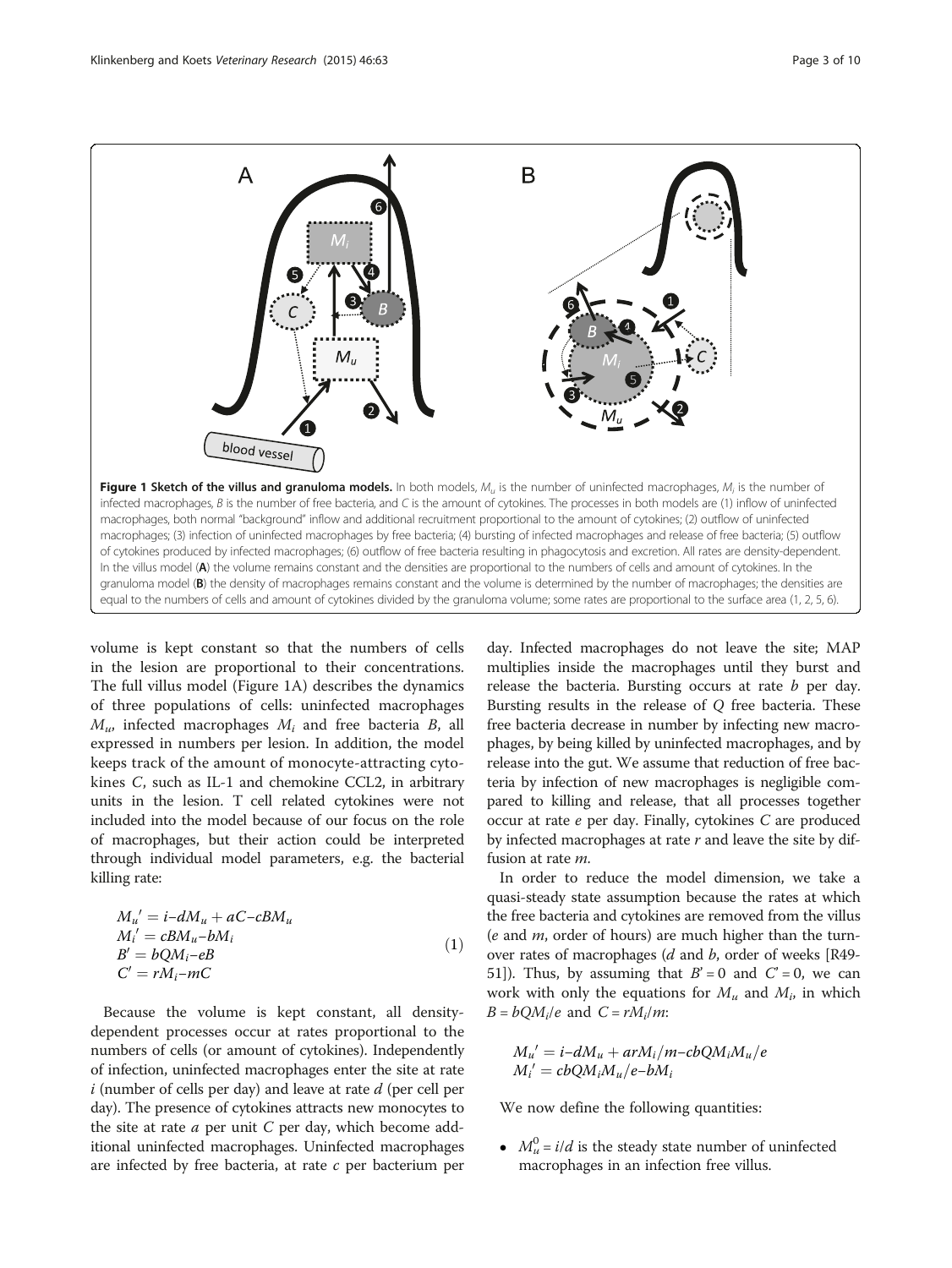- <span id="page-3-0"></span>•  $R_{MF} = ar/bm$  is the macrophage replacement ratio. Each infected macrophage produces r/b units of cytokine during their lifetime, which remains in the villus for  $1/m$  days on average, during which it attracts a uninfected macrophages per day. That means that each infected macrophage results in the attraction of  $R_{MF}$  new macrophages to the villus.
- $R_{MAP} = (cQ/e) \times M_u^0$  is the MAP basic reproduction ratio. Each infected macrophage releases Q free bacteria, which remain in the villus for 1/e days on average, during which they infect  $cM_u$  uninfected macrophages.  $R_{MAP}$  is defined for the onset of the infection, so with  $M_u = M_u^0$ , it can be interpreted as the number of newly infected macrophages resulting from one infected macrophage.

Thus we arrive at the reduced and final villus model:

$$
M_{u}^{\prime} = d\left(M_u^0 - M_u\right) + bR_{MF}M_i - b\frac{R_{MAP}}{M_u^0}M_iM_u
$$
  
\n
$$
M_i^{\prime} = b\frac{R_{MAP}}{M_u^0}M_iM_u - bM_i
$$
\n(2)

Aside from  $R_{MF}$  and  $R_{MAD}$  the role of which will be addressed in the model analysis, the model contains three parameters:

u

- $\bullet$   $d = 0.04$ , the turnover rate of uninfected macrophages. This value reflects an average residency of 25 days in the villus, after which the macrophage dies or goes back into circulation. This corresponds to macrophage turnover rates measured in various tissues in mice [\[36](#page-9-0)–[39\]](#page-9-0).
- $\bullet$   $M_u^0 = 10$ , the number of macrophages in an infection free villus. This value is a conservative estimate for the mouse intestine [[39](#page-9-0)].
- $\bullet$  *b* = 0.04, the bursting rate of infected macrophages. For lack of data, we assume this to be equal to  $d$ , which seems reasonable: it would match ten rounds of bacterial doubling each taking 2–3 days, resulting in 1000 bacteria per cell. This is in line with histological observations (Koets, unpublished data).

#### The model for MAP dynamics in a granuloma

For adaptation of the villus model to a model for a single granuloma, we assume that the density of cells is constant and that the volume of the lesion changes; thus, we take the dimensions of the granuloma into account. For simplicity, we assume a perfect sphere with the volume determined by the total number of uninfected and infected macrophages,  $V = \rho(M_u + M_i)$ , with  $\rho$ being the unit volume taken per macrophage inside a granuloma. The surface area can thus be calculated as  $A = (36\pi)^{1/3} V^{2/3} = kV^{2/3}$ , with  $k = (36\pi)^{2/3}$ . Now we take two steps: first, the rates of processes that depend on densities rather than numbers of macrophages and bacteria (infection of uninfected macrophages, and inflow and outflow of macrophages, bacteria, and cytokines), are adjusted by division by V. Second, the rates of processes that happen across the surface area of the granuloma (inflow and outflow of macrophages, bacteria, and cytokines) are made proportional to this surface area. Thereby, the dimensions of the parameters i, d, a, e, and m change to [per day, per unit surface area]. Thus, the granuloma model reads:

$$
M_{u}^{\prime} = iA - d\frac{M_{u}}{V}A + a\frac{C}{V}A - c\frac{B}{V}M_{u}
$$
  
\n
$$
M_{i}^{\prime} = c\frac{B}{V}M_{u} - bM_{i}
$$
  
\n
$$
B^{\prime} = bQM_{i} - e\frac{B}{V}A
$$
  
\n
$$
C^{\prime} = rM_{i} - m\frac{C}{V}A
$$
\n(3)

Next, we make the same quasi-steady state assumption as in the villus model. With the concentration of bacteria equal to  $B/V = bOM<sub>i</sub>/(eA)$  and the concentration of cytokines equal to  $C/V = rM_i/(mA)$ . Then, we define the following quantities:

- $R_{MF} = ar/bm$ , is the macrophage replacement ratio as in the villus model.
- $T_{MAP} = cQ/e$ , is the MAP transmission efficiency. Similar to  $R_{MAP}$  in the villus model,  $T_{MAP}$  can be interpreted as the number of newly infected macrophages resulting from one infected macrophage in the absence of any (other) infected macrophages, but this situation never occurs as a granuloma does not exist in the absence of infected macrophages. Thus,  $T_{MAP}$  should be more loosely interpreted as a measure of MAP transmissibility between macrophages within the granuloma.

Thus, we arrive at the reduced and final granuloma model:

$$
M_{u}^{\prime} = iA - dA \frac{M_{u}}{V} + bR_{MF}M_{i} - b \frac{T_{MAP}}{A} M_{i}M_{u}
$$
  

$$
M_{i}^{\prime} = b \frac{T_{MAP}}{A} M_{i}M_{u} - bM_{i}
$$
 (4)

This model contains four parameters aside from  $T_{MAP}$ and  $R_{MF}$ :

- $\rho = 1$ , the volume of the granuloma per macrophage present, in arbitrary units.
- $\bullet$   $d = 0.04$ , as in the villus model.
- $\bullet$  *i*, the rate by which uninfected macrophages enter the granuloma by background macrophage movement. It should be smaller than  $d/\rho$ , otherwise granulomas of uninfected macrophages would spontaneously arise. As a default in simulations, we will use  $i = 0.038$  (arbitrary choice).
- $\bullet$  *b* = 0.04, as in the villus model.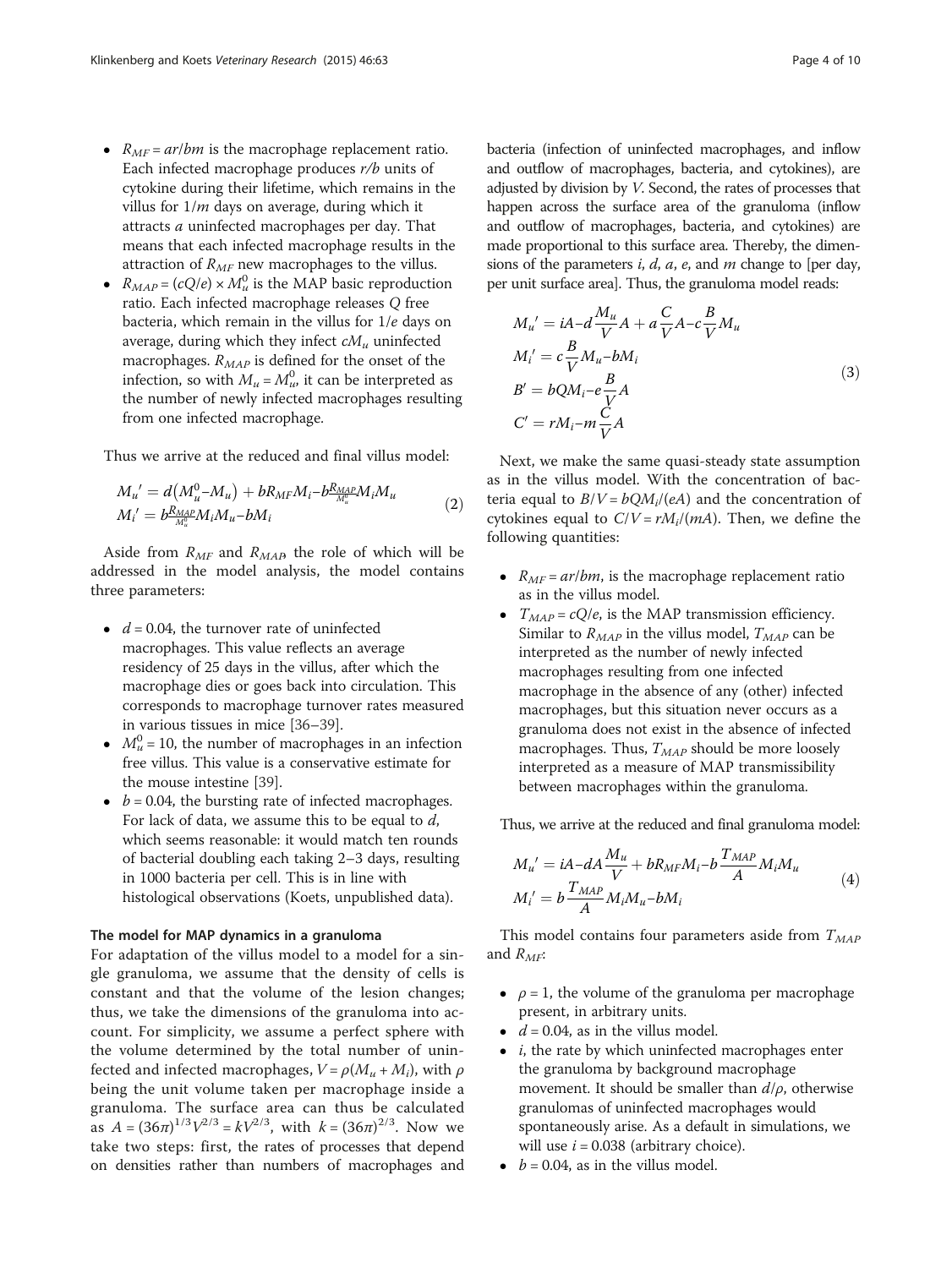#### Model analysis

The aim of the model analyses is to determine for both models what types of behaviour they can display in terms of bacterial replication and resulting bacterial load in the lesion. We seek to answer these questions: will MAP disappear, will it grow until a stable steady state, or will it grow indefinitely so that it outgrows the villus and disrupts the structure of the intestinal wall? The conditions for these types of behaviour will be determined by mathematical analysis and numerical simulations with the above parameter values. All numerical simulations were done in Mathematica 7.0 [\[40](#page-9-0)].

### Results

#### The villus model

Mathematical analysis (see Additional file [1\)](#page-8-0) of the villus model (Equation [2\)](#page-3-0) shows that two steady states are possible: the infection-free steady state with  $M_u^* = M_u^0$  and  $M_{i}^{*}$  = 0; and an infected steady state with

$$
M_{u}^{*} = \frac{M_{u}^{0}}{R_{MAP}} M_{i}^{*} = \frac{M_{u}^{0}}{R_{MAP}} \frac{d(R_{MAP}-1)}{b(1-R_{MF})}
$$
(5)

From Equation 5 it is easily seen that the infected steady state is positive – thus exists only – if either  $R_{MAP} > 1$  and  $R_{MF} < 1$ , or if  $R_{MAP} < 1$  and  $R_{MF} > 1$ . Stability analysis of these steady states (see Additional file [1](#page-8-0)) shows that the infection-free steady state is locally stable if  $R_{MAP} < 1$  (less than one newly infected macrophage resulting from one infected macrophage). The infected steady state is stable only if  $R_{MAP} > 1$  and  $R_{MF} < 1$  (each infected macrophage attracts less than one monocyte to the villus through its produced cytokines).

These existence and stability criteria result in four differ-ent situations, illustrated in Figure [2.](#page-5-0) First, if both  $R_{MAP} < 1$ and  $R_{MF}$  < 1, no infected steady state exists and MAP will disappear irrespective of the initial condition (Figure [2](#page-5-0)A). Second, if  $R_{MAP} < 1$  and  $R_{MF} > 1$ , an infected steady state does exist but it is not stable. This means that the longterm outcome depends on the initial condition: if there are few infected macrophages, MAP will disappear, but if there are many infected macrophages MAP will grow indefinitely (Figure [2B](#page-5-0)). In biological terms it means that the lesion outgrows the villus, which makes the model invalid for further description of the lesion. The threshold number (between "few" and "many") is determined by the exact parameter values. Third, if  $R_{MAP} > 1$  and  $R_{MF} < 1$ , the infection-free steady state is not stable and the infection will go to a stable infected steady state for all initial conditions (Figure [2C](#page-5-0)). Fourth, if  $R_{MAP} > 1$  and  $R_{MF} > 1$ ,

the infection will grow indefinitely and outgrow the villus with any initial condition as long as  $M_i > 0$  (Figure [2](#page-5-0)D).

The numerical simulations show that if the infection grows indefinitely (if  $R_{MF} > 1$ ), which would reflect the development of pathology and clinical signs, it does so immediately if  $R_{MAP} > 1$  (Figure [2](#page-5-0)D), but with a delay if  $R_{MAP}$ < 1 (Figure [2](#page-5-0)B). This delay could be interpreted as a subclinical phase in which efficient recruitment ( $R_{MF} > 1$ ) just outbalances inefficient infection  $(R_{MAP} < 1)$ . However, this is biologically not a very likely scenario as it would result in pathology and clinical signs relatively quickly in all cows, whereas in reality most remain subclinical for many years. However, as long as  $R_{MF}$  < 1, the number of infected macrophages in the villus remains small and the infection is kept limited. It could be that this is the situation during the subclinical phase of the infection: MAP is present in the intestine but only locally in small quantities. If conditions change which causes  $R_{MF}$  to increase across many villi, e.g. when leucocyte levels are higher, when cows are more susceptible to infections in the last trimester of pregnancy and the first three months of lactation [[41\]](#page-9-0), that could stimulate recruitment of macrophages and thereby multiplication of MAP. If this only happens briefly it could result in a short period of higher shedding, but if it happens for a longer period of time it could end the subclinical phase and exponential replication of bacteria could result in high shedding and pathology, as observed in cows progressing to the clinical stage of disease. Figure [3](#page-5-0) shows a simulation of a possible course of the infection under this scenario, with parturitions every year from the second year onwards.

#### The granuloma model

Mathematical analysis of the granuloma model shows the possible existence of three steady states: the infection-free steady state with both  $M^*_{\iota} = 0$  and  $M^*_{\iota} = 0$ ; and two infected steady states. These infected steady states will here be referred to by the volume of the granulomas,  $V_{small}$  and  $V_{large}$  (equal to  $\rho(M_u^* + M_i^*)$ ). In both steady states, the number of uninfected macrophages is proportional to the surface area of the granuloma:  $M_u^* = A^* / T_{MAP}$ . Although the model is not explicitly spatial (it does not describe where the infected and uninfected macrophages are), this relation suggests that the uninfected macrophages are situated at the surface of the granuloma, and that the thickness of this layer of cells is determined by  $T_{MAP}$ , which is the efficiency by which they are infected.

Existence and stability analysis of all steady states (see Additional file [1](#page-8-0)) shows that the infection-free steady state always exists, and that it is always locally stable. The infected steady state  $V_{small}$  exists if conditions "are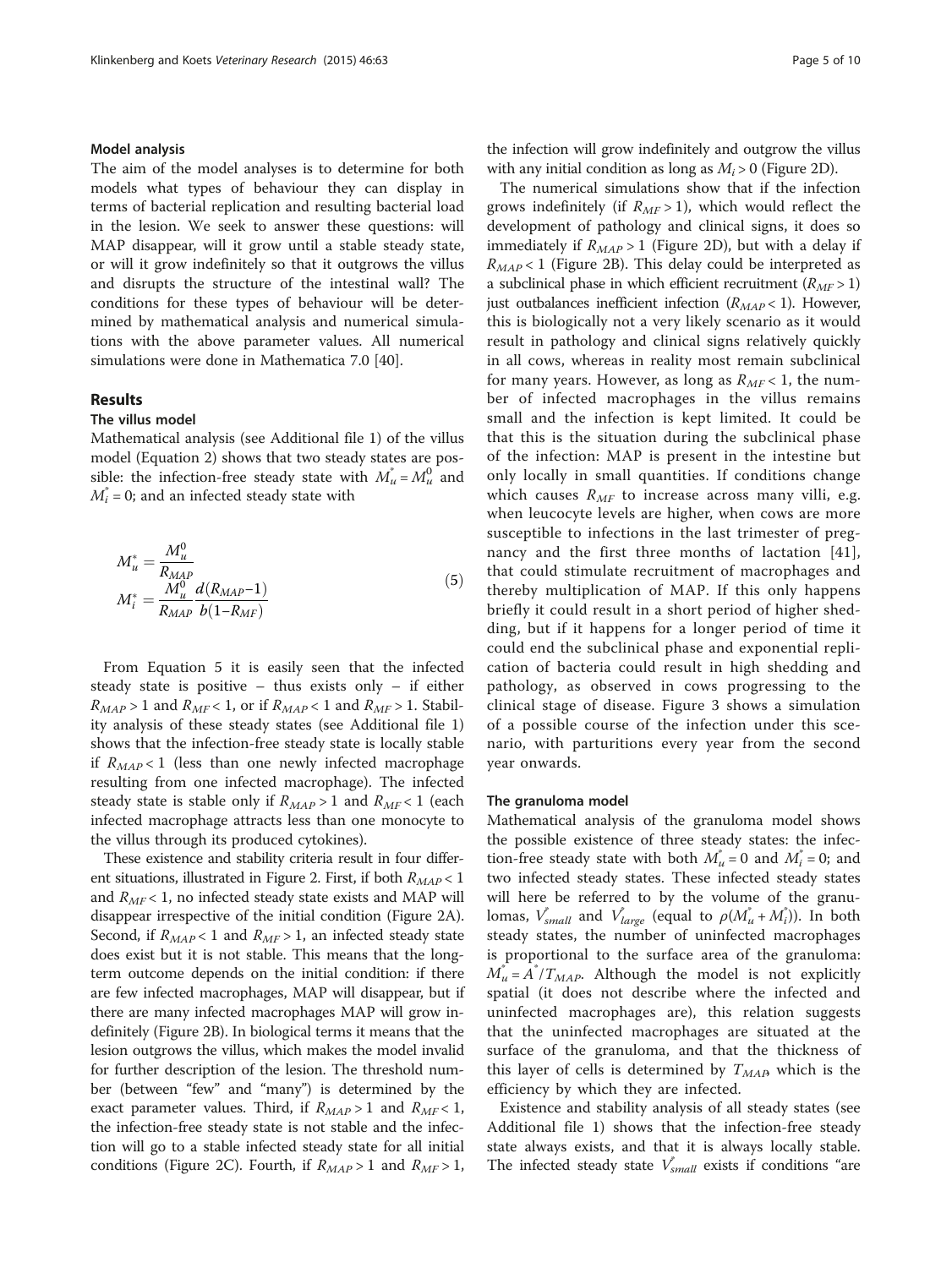<span id="page-5-0"></span>

favourable" (for exact conditions see Additional file [1](#page-8-0)), which means that  $T_{MAP}$  is high enough in relation to the inflow and outflow of uninfected macrophages  $(i, R<sub>MB</sub>, d)$ , and in relation to the bursting rate b. This steady state  $V_{small}$  is always unstable. The infected steady state



 $V_{large}$  exists only if  $V_{small}$  exists and if  $R_{MF}$ <1; this steady state is always stable.

These existence and stability criteria result in three different situations, illustrated in Figure [4](#page-6-0). First, if conditions are unfavourable for MAP ( $T_{MAP}$  too low), the only existing and stable steady state is the infection-free steady state only (Figure [4](#page-6-0)A). Second, if conditions are more favourable for MAP, and  $R_{MF}$  < 1, both steady states  $V_{small}$  and  $V_{large}$  exist. Then, the steady state  $V_{small}$  is unstable and acts to divide the fate of developing granulomas: if a starting granuloma has more infected and uninfected macrophages than in this steady state, the granuloma will grow; otherwise it will disintegrate. Figures [4](#page-6-0)B and [4C](#page-6-0) show the dynamics of disintegrating and growing granulomas (determined by the initial condition) for two different values of  $R_{MF}$  (0 and 0.2). The plots show that growing granulomas linger for a long time around steady state  $V_{small}^{s}$  (about 10 macrophages, of which 1 infected), before they grow more quickly towards  $V_{large}$ . Third, if  $R_{MF} > 1$ , there is no steady state  $V_{large}$  and growing granulomas will grow indefinitely and outgrow the villus (Figure [4](#page-6-0)D).

The numerical simulations show that if the granuloma does not disintegrate, it does not always grow quickly either: the volume can remain around  $V_{small}$  for a long time, e.g. 2 years in Figure [4B](#page-6-0), depending on parameter values and initial conditions. This may explain part of the subclinical phase, but on top of that – as in the villus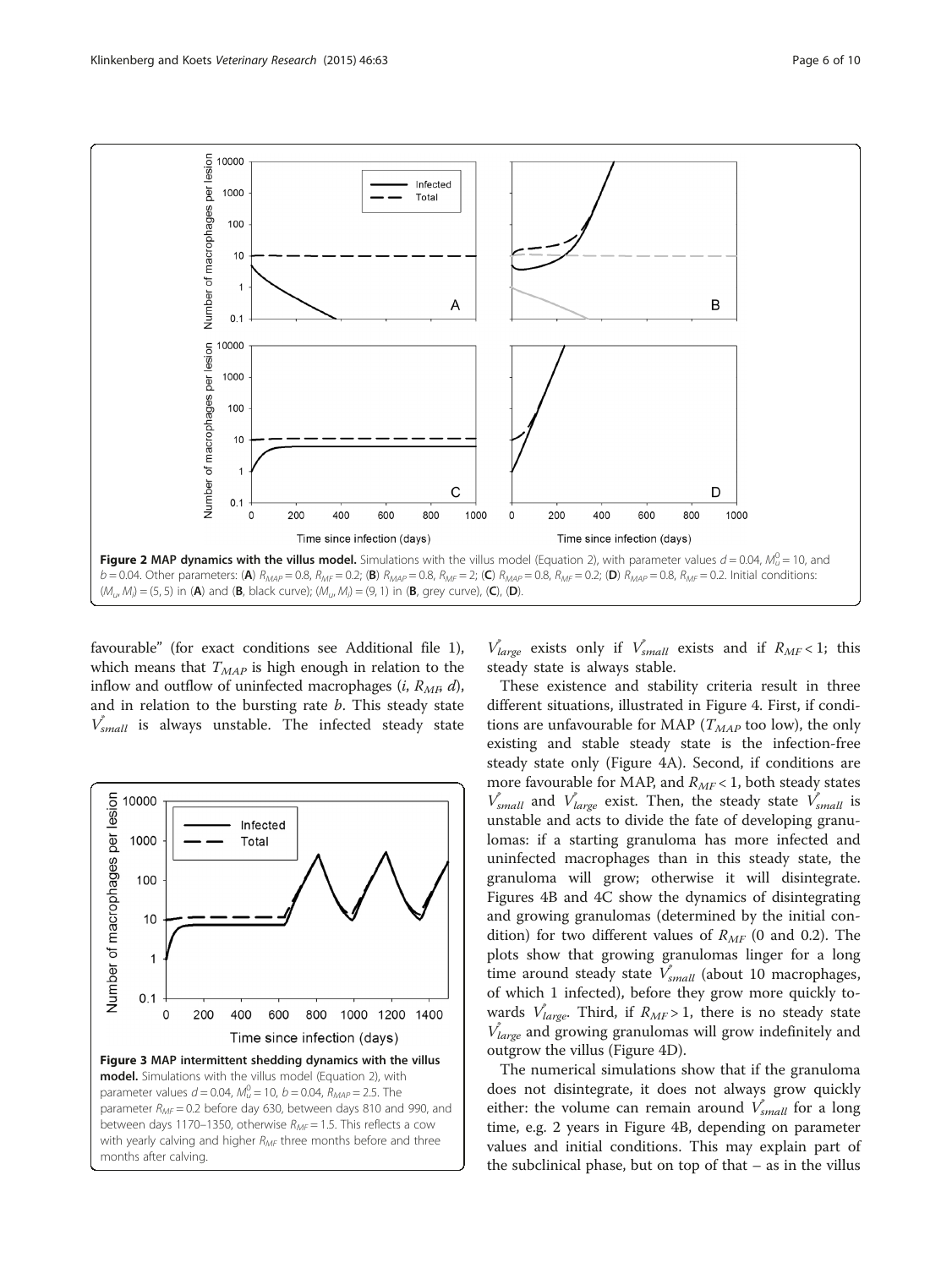<span id="page-6-0"></span>

model – it may also be that  $R_{MF}$  varies during the life of a cow. Figure [5](#page-7-0) shows simulations of possible courses of the infection under the scenario that  $R_{MF}$  is higher for about 6 months each year around parturition, with all other parameter values as in Figures 4B and C.

## **Discussion**

Infection of cows with MAP is characterised by a long subclinical period with no, low, or intermittent shedding, followed in some individuals by progressive development of the infection with higher shedding levels. In this paper we explored the possibility that this long subclinical phase is not explained by an adaptive immune response, but by the characteristic structural organisation of granulomatous lesions in the intestinal wall. For this aim, we built two mathematical models for a single lesion. Both models describe the infection mechanism with the same cell populations – uninfected macrophages, infected macrophages, and free MAP – but different assumptions about local densities of infected cells and the volume of the lesion. In the villus model, the volume was fixed (a single villus) so that cell densities could change. In the granuloma model the density of macrophages was fixed, and the volume of the granuloma proportional to the number of macrophages. In the granuloma model, inflow and outflow of macrophages, bacteria, and cytokines occurred at rates proportional to the surface area of the granuloma, for which a perfect sphere was assumed.

Both models predict that a threshold parameter  $R_{MAP}$ or  $T_{MAP}$  will be important in early infection, as it determines whether an animal can become infected upon ingestion of MAP. The two models are different in predicting the fate of an early lesion when it starts with very few (e.g. one) infected macrophages. With  $R_{MAP}$ (villus model) clearly defined as the number of newly infected macrophages produced by one infected macrophage, a lesion will always develop if  $R_{MAP} > 1$ .  $T_{MAP}$ (granuloma model) is less clearly defined and small granulomas are predicted always to disintegrate. However,  $T_{MAP}$  does determine the possibility of granuloma formation if it starts with some clustered macrophages right from the start, if bacteria would enter a villus and infect a couple of macrophages that are in close vicinity.

Both  $R_{MAP}$  and  $T_{MAP}$  show that initial infection control depends on a balance between availability of macrophages, rate of macrophage infection by bacteria, number of bacteria released from an infected macrophage, and bacterial clearance rate. This is similar to the results of Gammack et al. [\[35\]](#page-9-0), who had a very different model formulation for TB granulomas, but found that a balance of phagocytosis, intracellular killing and intracellular bacterial growth determined infection control. Later more detailed TB models included dynamics of classically activated macrophages (phagocytosing and killing) and alternatively activated macrophages (susceptible for TB infection), showing control of TB by cytokines steering macrophage development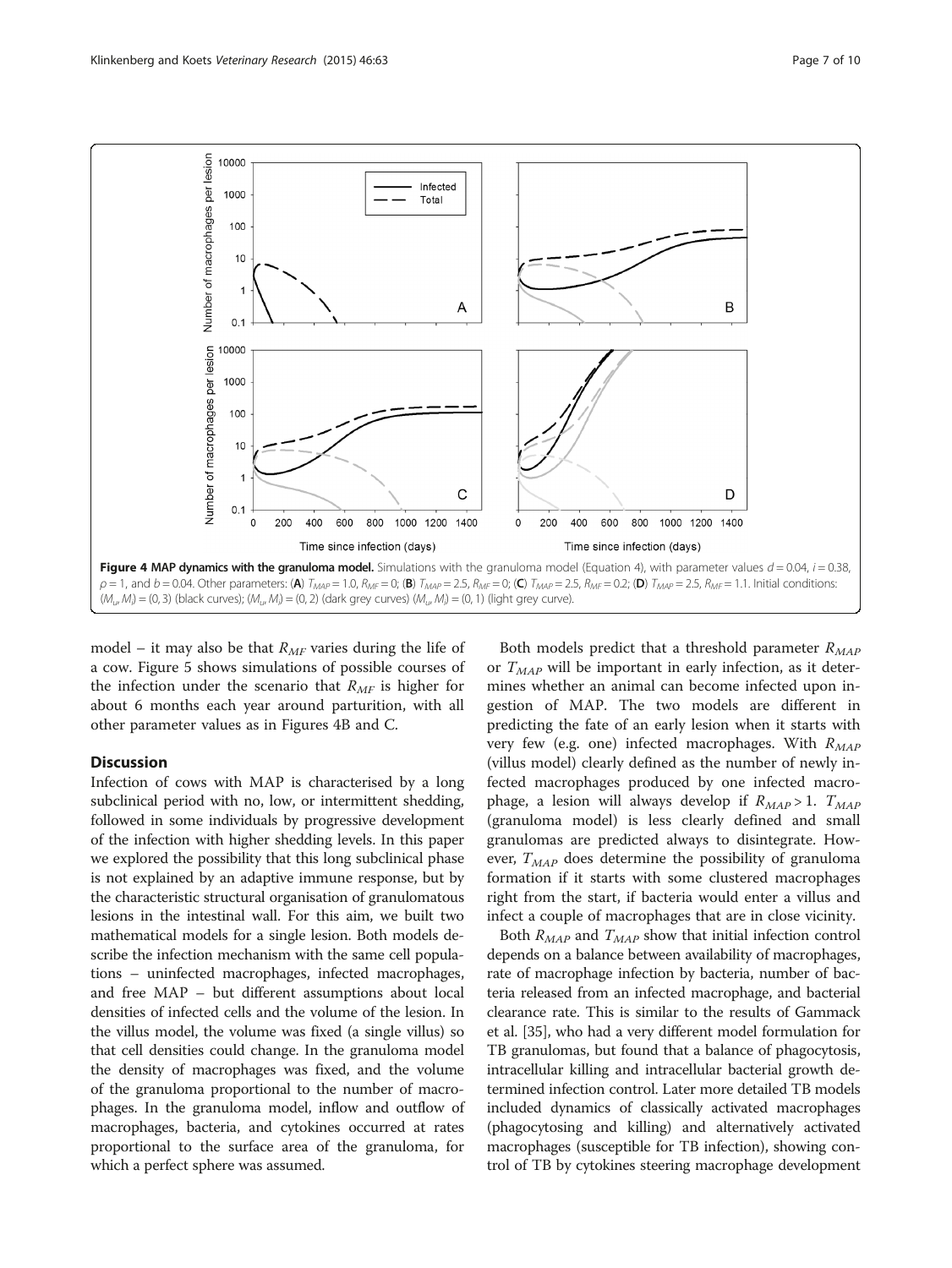<span id="page-7-0"></span>

towards classic activation [\[32,33\]](#page-9-0). In our model this distinction is not made, but the fact that  $R_{MAP}$  and  $T_{MAP}$  depend on availability of macrophages for infection and bacterial clearance shows the importance of the actual role of macrophages. Also for MAP, it has been shown that macrophages can be more permissive or become active in phagocytosis [\[8,](#page-8-0)[42\]](#page-9-0). However, a model explicitly describing these macrophage populations, and how activation takes place (e.g. by Th1 cytokines), requires more (quantitative) knowledge on this activation process.

Both models also predict the existence of a second threshold parameter, the recruitment ratio of macrophages  $R_{MB}$  defined as the number of uninfected macrophages attracted to the lesion by one infected macrophage, through its excreted cytokines. If  $R_{MF}$  < 1 lesions will dissolve or go to a stable steady state, depending on  $R_{MAP}$  or  $T_{MAP}$ . If  $R_{MF} > 1$ , the number of infected macrophages can grow indefinitely, even if  $R_{MAP} < 1$ , but then there should be sufficient infected macrophages to start with.  $R_{MF}$ 

combines several infection processes that appear important in keeping granulomas restrained: production and outflow of cytokines, rate of attraction of macrophages by cytokines, and bursting rate of infected macrophages. Gammack et al. [\[35](#page-9-0)] did not find this second threshold in their model, possibly because they implicitly assumed unlimited availability of macrophages, which led them to conclude that adaptive immunity is necessary for containment. Our results suggest a possibly important role of the host's innate immune responsiveness through cytokine production and macrophage cytokine sensitivity, that could provoke an inflammatory response at the lesion site. It could be envisaged that  $R_{MF}$  varies throughout a cow's life, e.g. in lactating cows due to endocrinological changes during pregnancy and lactation [[24,25](#page-9-0)], and that this variation could explain periods of intermittent shedding, followed by silent phases, and possibly even the end of the latent phase if  $R_{MF}$  remains elevated (Figures [3](#page-5-0) and 5). It would mean that it is innate rather than adaptive immune that is responsible for the long subclinical phase with intermittent shedding.

A possible explanation for the early part of the subclinical phase, when shedding levels are so low that infection is hardly ever detected, is provided by the granuloma model. It concerns the time before the stable low shedding phase is reached, even before the possible intermittent shedding as explained above. Mechanistically, this very early dynamics can be explained by considering the threedimensional structure of the granuloma. As the steady-state solutions indicate, the number of uninfected macrophages is proportional to the surface area of the granuloma, which means that in a small granuloma most macrophages are uninfected. They remain uninfected because the concentration of bacteria is low: there are few infected macrophages and free bacteria quickly leave the granuloma through the surface area which is large relative to the volume. This results in a long phase with an almost stable granuloma size. However, the granuloma does grow slowly and at some point, infection occurs sufficiently efficient to infect most macrophages and start rapid growth of the granuloma (Figures [4](#page-6-0) and 5). When this early subclinical phase is followed by the regular changes in  $R_{MF}$  due to hormonal changes during pregnancy and around calving, shedding could follow patterns as in Figure 5: first very low due to the granuloma structure, then alternating between intermediate and high due to changes in  $R_{MF}$ . Interestingly, this size effect in models of spheres resulting from changes in efficiency of diffusion is well known from models for early tumour growth, where the result is opposite: tumours first grow quickly but come to a halt because of lack of nutrients that have to diffuse from outside [[43](#page-9-0)].

To extrapolate dynamics in a single lesion to excretion patterns, we assume that the dynamics in many lesions is synchronized to some extent, for which we used two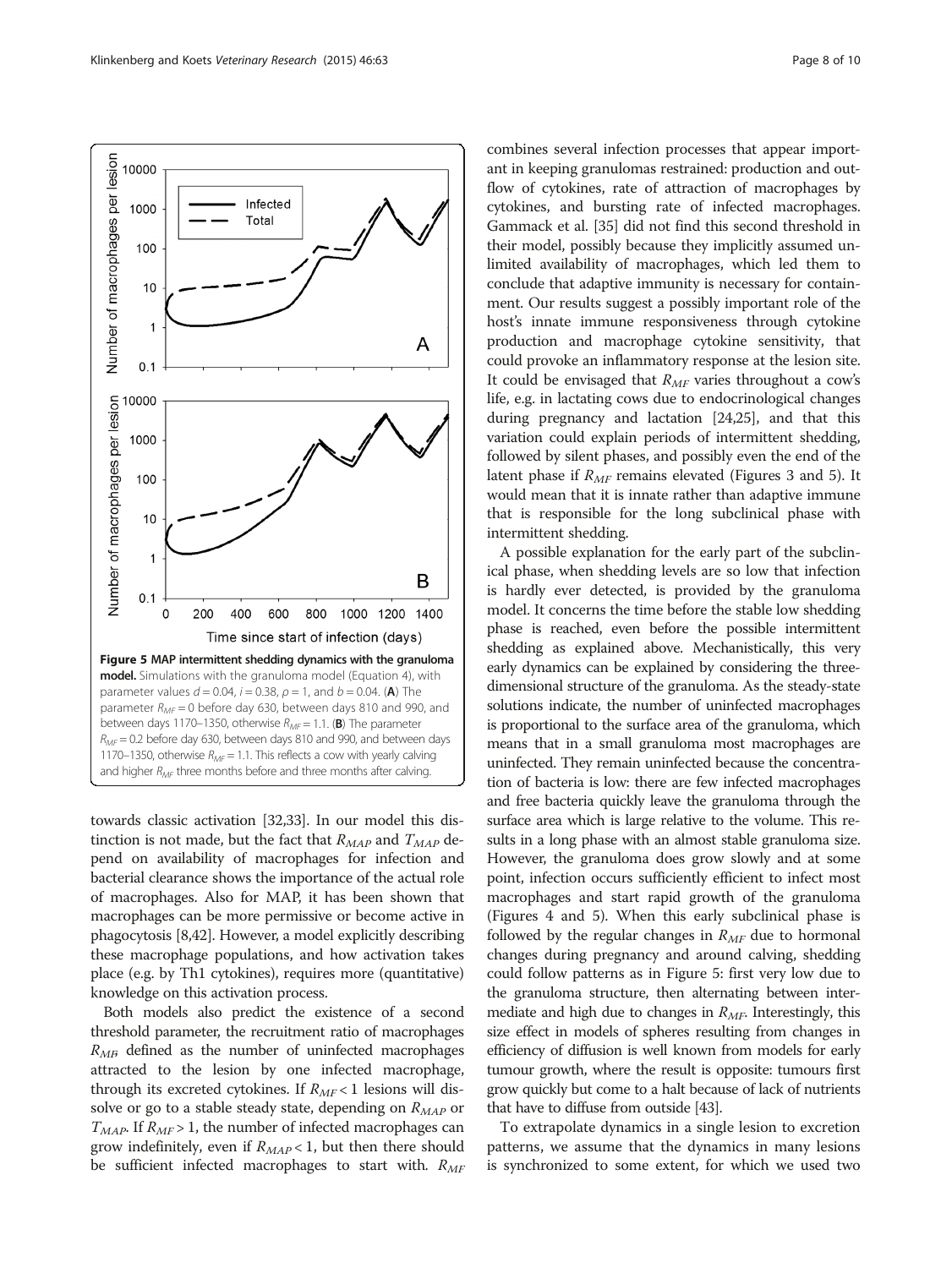<span id="page-8-0"></span>arguments: synchronization because parameter values change due to systemic changes in the animal [[24](#page-9-0)–[26\]](#page-9-0) and calves are infected within a relatively small time window [1,2]. A third, observational argument is that post-mortem observations on infected animals show little variation in type of lesions throughout the intestine within a single cow, but much variation between cows [\[17\]](#page-9-0). However, synchronization does not mean that all lesions are identical [\[44,45\]](#page-9-0). Recent non-human primate TB data show that lesions start with one bacterium after low-dose inoculation and reach similar maximum burdens, but vary substantially within the host in their rate of progression [[45\]](#page-9-0). This may suggest that local factors play an important role, but stochastic effects due to low numbers or re-infection later in life could also play a role. Further investigation is needed to understand this heterogeneity.

One aspect of observed excretion patterns is not explained by our models: the initial low-level shedding in the first couple of months after infection [\[15,46,47](#page-9-0)]. This was not to be expected, because our models describe dynamics of a single lesion and in this early phase lesions are still being formed. Possibly, in young calves many macrophages are infected as a result of the many Peyer's patches in the ileum, causing early multiplication and shedding but not all growing into lesions. That could be explained by the granuloma model which predicts that a critical number of infected macrophages needed for lesions to grow. High inoculation doses in these experiments could have played a role as well.

In conclusion, our models show that the long subclinical phase during MAP infection can result from the structural organisation of the infection in granulomatous lesions, without an important role for adaptive immunity. The early subclinical phase can be explained by the threedimensional organisation in granulomas: small granulomas grow slower because their surface area is relatively large, which causes free bacteria to leave quickly. The later phase of intermittent shedding can be explained by changes in the efficiency of macrophage recruitment to the lesions, thus by changes in the innate immune response rather than the adaptive response. This variation in immunocompetence during a cow's life could for instance be related to hormonal changes during pregnancy or lactation. Although our model cannot prove that adaptive immunity does not play any role, it does to provide a reasonable alternative which suggests that investigation of local factors and innate immunity at the lesion site may provide a better understanding of paratuberculosis pathogenesis.

## Additional file

[Additional file 1:](http://www.veterinaryresearch.org/content/supplementary/s13567-015-0202-3-s1.docx) Analysis of the mathematical models. Details on the steady state analysis of the mathematical models: conditions for existence and stability.

#### Competing interests

The authors declare that they have no competing interests.

#### Authors' contributions

DK designed and analysed the models and drafted the manuscript. AK conceived the hypotheses underlying the models and assisted in designing the models and writing the manuscript. Both authors read and approved the final manuscript.

#### Acknowledgements

The authors acknowledge the support of the Within-host modeling of MAP infections Working Group at the National Institute for Mathematical and Biological Synthesis, sponsored by the National Science Foundation, the U.S. Department of Homeland Security, and the U.S. Department of Agriculture through NSF Award DBI-1300426, with additional support from The University of Tennessee, Knoxville. Furthermore, the authors acknowledge Dr. Maite Severins for developing a preliminary version of the villus model as part of her PhD thesis.

#### Author details

<sup>1</sup>Department of Farm Animal Health, Faculty of Veterinary Medicine, Utrecht University, Yalelaan 7, 3584 CL Utrecht, The Netherlands. <sup>2</sup>Department of Bacteriology and TSE, Central Veterinary Institute of Wageningen UR, Lelystad, The Netherlands. <sup>3</sup>Present address: Centre for Infectious Disease Control, National Institute for Public Health and the Environment, PO Box 1, 3720 AB Bilthoven, The Netherlands.

#### Received: 15 September 2014 Accepted: 3 February 2015 Published online: 19 June 2015

#### References

- 1. Mitchell RM, Medley GF, Collins MT, Schukken YH (2012) A meta-analysis of the effect of dose and age at exposure on shedding of Mycobacterium avium subspecies paratuberculosis (MAP) in experimentally infected calves and cows. Epidemiol Infect 140:231–246
- 2. Larsen AB, Merkal RS, Cutlip RC (1975) Age of cattle as related to resistance to infection with Mycobactierium paratuberculosis. Am J Vet Res 36:255–257
- 3. Sweeney RW (2011) Pathogenesis of paratuberculosis. Vet Clin North Am Food Anim Pract 27:537–546
- 4. Sweeney RW, Jones DE, Habecker P, Scott P (1998) Interferon-gamma and interleukin 4 gene expression in cows infected with Mycobacterium paratuberculosis. Am J Vet Res 59:842–847
- 5. Stabel JR (2000) Transitions in immune responses to Mycobacterium paratuberculosis. Vet Microbiol 77:465–473
- 6. Koets A, Rutten V, Hoek A, van Mil F, Müller K, Bakker D, Gruys E, van Eden W (2002) Progressive bovine paratuberculosis is associated with local loss of CD4(+) T cells, increased frequency of gamma delta T cells, and related changes in T-cell function. Infect Immun 70:3856–3864
- 7. Manning EJB, Colline MT (2001) Mycobacterium avium subsp. paratuberculosis: pathogen, pathogenesis and diagnosis. Rev Sci Tech 20:133–150
- 8. Weiss DJ, Souza CD (2008) Review paper: modulation of mononuclear phagocyte function by Mycobacterium avium subsp. paratuberculosis. Vet Pathol 45:829–841
- 9. Weiss DJ, Evanson OA, Souza CD (2006) Mucosal immune response in cattle with subclinical Johne's disease. Vet Pathol 43:127–135
- 10. de Almeida DE, Colvin CJ, Coussens PM (2008) Antigen-specific regulatory T cells in bovine paratuberculosis. Vet Immunol Immunopathol 125:234–245
- 11. Coussens PM, Sipkovsky S, Murphy B, Roussey J, Colvin CJ (2012) Regulatory T cells in cattle and their potential role in bovine paratuberculosis. Comp Immunol Microbiol Infect Dis 35:233–239
- 12. Buza JJ, Hikono H, Mori Y, Nagata R, Hirayama S, Bari AM, Shu Y, Tsuji NM, Momotani E (2004) Neutralization of interleukin-10 significantly enhances gamma interferon expression in peripheral blood by stimulation with Johnin purified protein derivative and by infection with Mycobacterium avium subsp. paratuberculosis in experimentally infected cattle with paratuberculosis. Infect Immun 72:2425–2428
- 13. De Silva K, Begg DJ, Plain KM, Purdie AC, Kawaji S, Dhand NK, Whittington RJ (2013) Can early host responses to mycobacterial infection predict eventual disease outcomes? Prev Vet Med 112:203–212